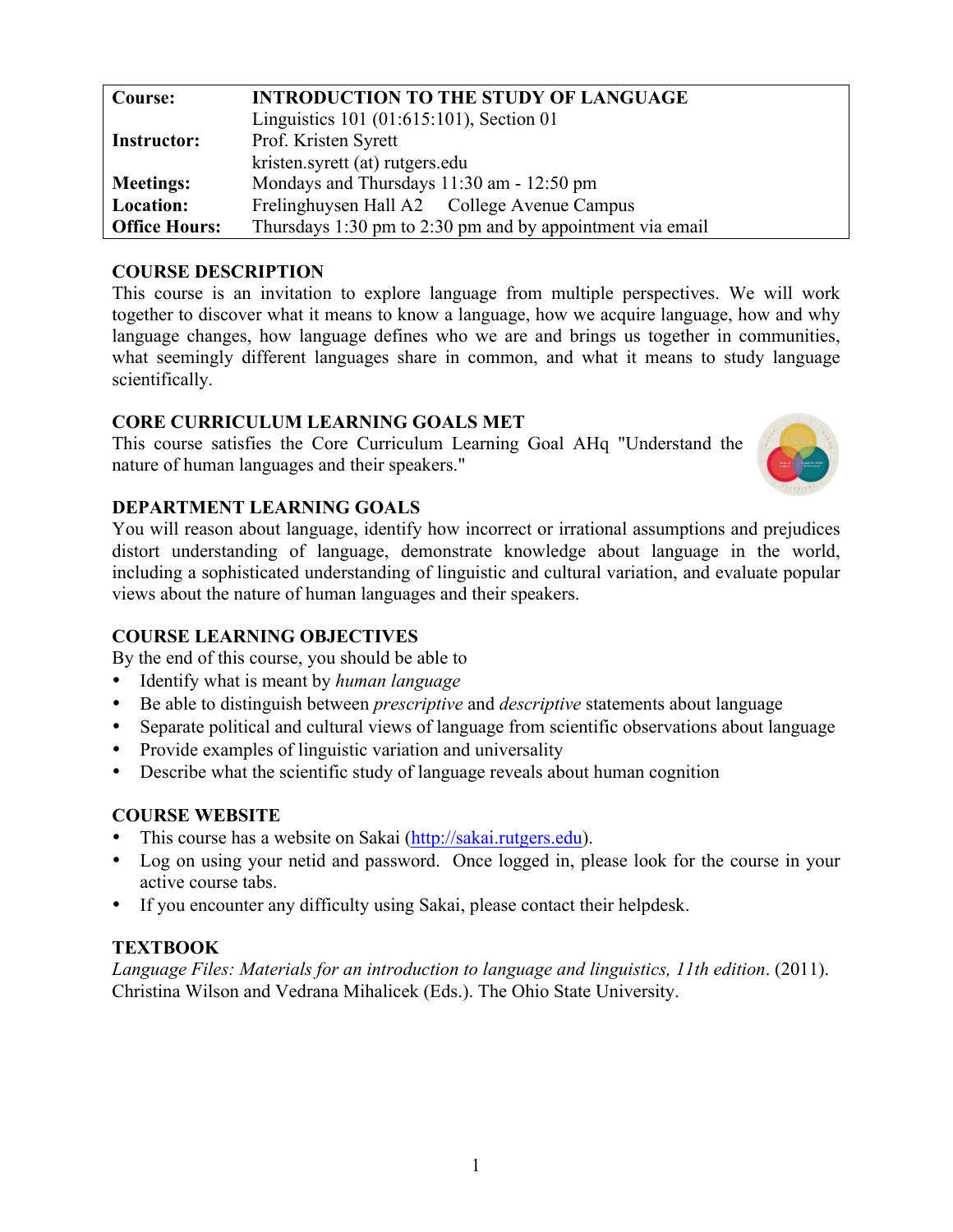# **COURSE REQUIREMENTS AND GRADING**

| Attendance, Class Participation | $10\%$           |
|---------------------------------|------------------|
| Homework Assignments $(10)^*$   | 30%              |
| Exams                           | 60%              |
| Midterm                         | 30%              |
| Final                           | 30% (cumulative) |
|                                 |                  |

\*There will be 11 Homework assignments posted to Sakai. The lowest of these grades will be dropped, so that your Homework grade will only be based on 10 of these HWs.

## **Rutgers Grading**

- A  $(90\% 100\%)$
- $B+$  (85% 89%)
- B  $(80\% 84\%)$
- $C+$  (75% 79%)
- $C = (70\% 74\%)$
- D  $(60\% 69\%)$ <br>F  $(68\% \text{ and } \text{bel})$
- $(68\%$  and below)

# **EXTRA CREDIT**

You have the opportunity to raise your final grade by up to 2 points through experimental participation.

- Some faculty and graduate students in the Department of Linguistics do experimental research on language. This research depends on the participation of undergraduate participants.
- You have the option of participating in Linguistics experiments during the semester. Each experiment usually takes between 20 and 45 minutes.
- You will get 1 point credit for every half hour of experimental participation. It does not matter what subfield of Linguistics this experiment is in, but it must be in Linguistics.
- Experiments are offered through the Linguistics department experiment management system (sona): http://rutgerslinguistics.sona-systems.com/ . Towards the beginning of the semester, your name and email will be added to the experiment system. You will be issued an anonymous id to participate in experiments through this system. Once Linguistics experiments are posted, you can sign up online. Note that this system is different from the psychology pool, and you should not use a psychology ID to log in to the system.
- Any student enrolled in a Linguistics undergraduate course is eligible to participate in Linguistics experiments, regardless of gender, race, ethnicity, language status, or impairments, disorders, or disabilities (as long as his/her instructor provides the opportunity). You cannot be denied participation for any of these reasons.
- You have the right to not participate in experiments to earn extra credit. You may speak with me about possible research alternatives, such as reading a pre-approved scholarly article in linguistics and writing a 2-page paper summarizing it.
- If you are taking multiple Linguistics courses that allow for experimental participation to count towards extra credit, you are responsible for making sure you have assigned the credit correctly through the experiment system online. This is not your instructor's, the experimenter's or the experiment system administrator's job!
- If you sign up for, but fail to show up for, two or more experiments, you may be barred from further participation, so please note the time and location of your experiments, and take your schedule and transportation time into account.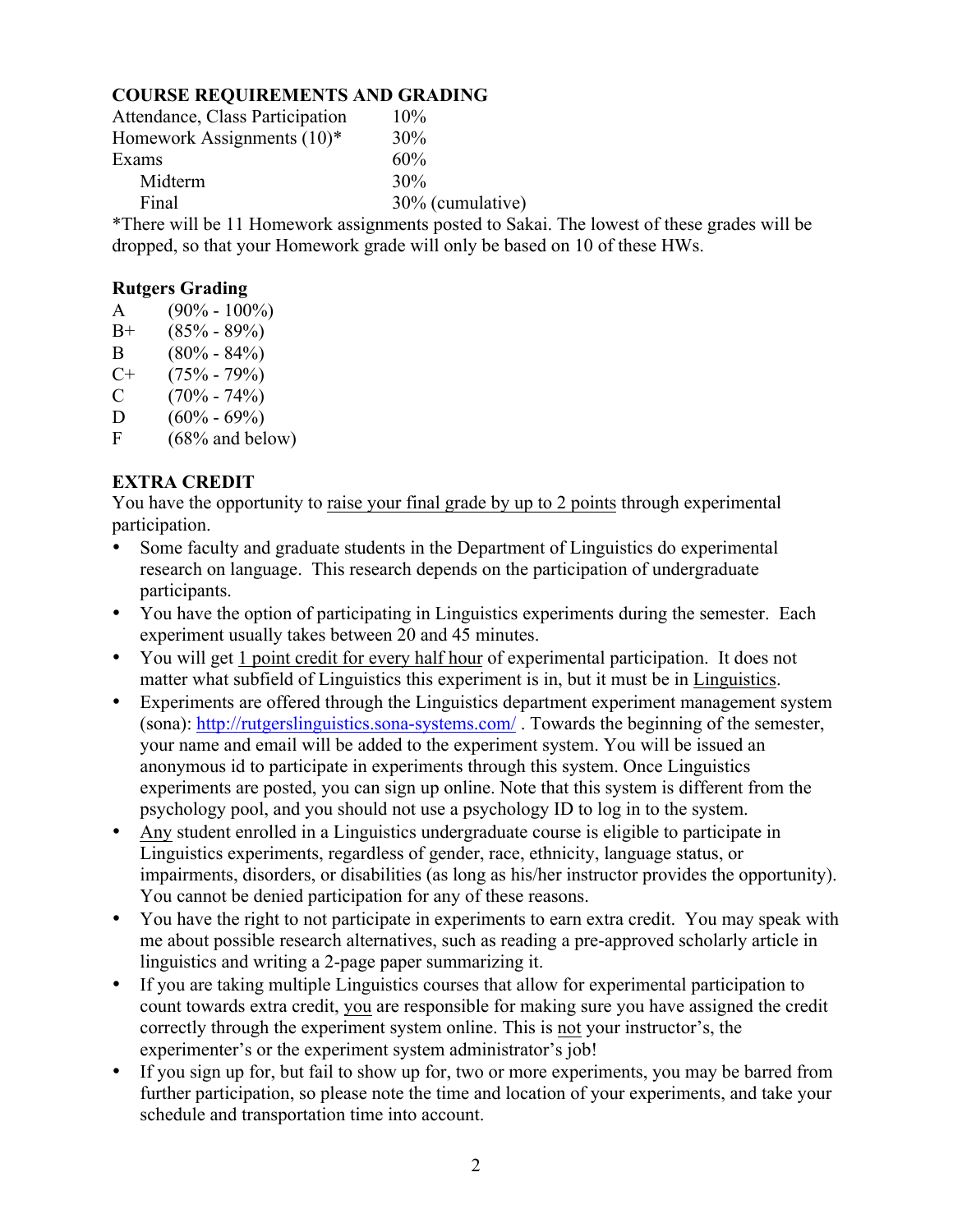# **POLICIES and RESOURCES**

## **Academic Integrity**

You are expected to know and follow the Rutgers University policy on Academic Integrity: http://academicintegrity.rutgers.edu/integrity.shtml

- Cheating, plagiarizing, presenting someone else's work as your own, and not properly acknowledging another student's contribution *will not be tolerated*. Nor will sharing the content of this course's assignments outside of the class.
- All instances of plagiarism will be reported to the Office of Student Judicial Affairs.
- Students often assume that because information is available on the Web or spread by word of mouth, it is public information, does not need to be formally referenced, and can be used without attribution. This is a mistake. *All* information and ideas that you derive from other sources, whether written, spoken, or electronic, must be attributed to their original source.
- Making available notes or other materials from this course, especially in return for compensation, is also frowned upon.

# **Course Content**

- You may not video- or audio-record lectures, unless you have explicitly asked for permission and been given permission by the instructor in advance.
- Slides for each class will not be posted before the class. A version of the slides will be posted after each class or at the end of the week for studying purposes.

## **Attendance and Absences**

- You are expected to *attend every class* and to be present for the in-class exams. University policy excuses absences due to religious observance or participation in Rutgers-approved activities, and permits students to make up work missed for these circumstances.
- If you anticipate that you will be absent for whatever reason, particularly religious or medical reasons or for an emergency, you must notify me in writing as soon as possible in advance AND report your absence via this link https://sims.rutgers.edu/ssra/ You will still be responsible for the readings for that day, and you should coordinate with a classmate to cover the material covered in that class.
- You will receive a *zero* on any in-class assessment or exam for which you are absent, and the absence is not excused.
- Students who must (for whatever reason) miss more than an occasional class should consult with the Dean of Students office. *Note that it will be extremely difficult to perform successfully on the exams and in the class, should you miss multiple classes.*

### **Students with Disabilities**

Students with disabilities requesting accommodations must follow the procedures outlined at https://ods.rutgers.edu/

# **Interaction with Faculty and Peers**

- Choose the proper title for the person with whom you are communicating. If the person is your instructor, you should choose Dr., Prof., Mr., Mrs., or Ms., depending on their degree. Someone who has earned a Ph.D. should be addressed as *Dr*. or *Prof.* Administrative and other teaching staff and graduate students should not be, but should still be addressed politely.
- Keep register in mind. Emails to your instructors should never take the form of a casual message that resembles texting. Always include a salutation (e.g., Dear Dr. X), and always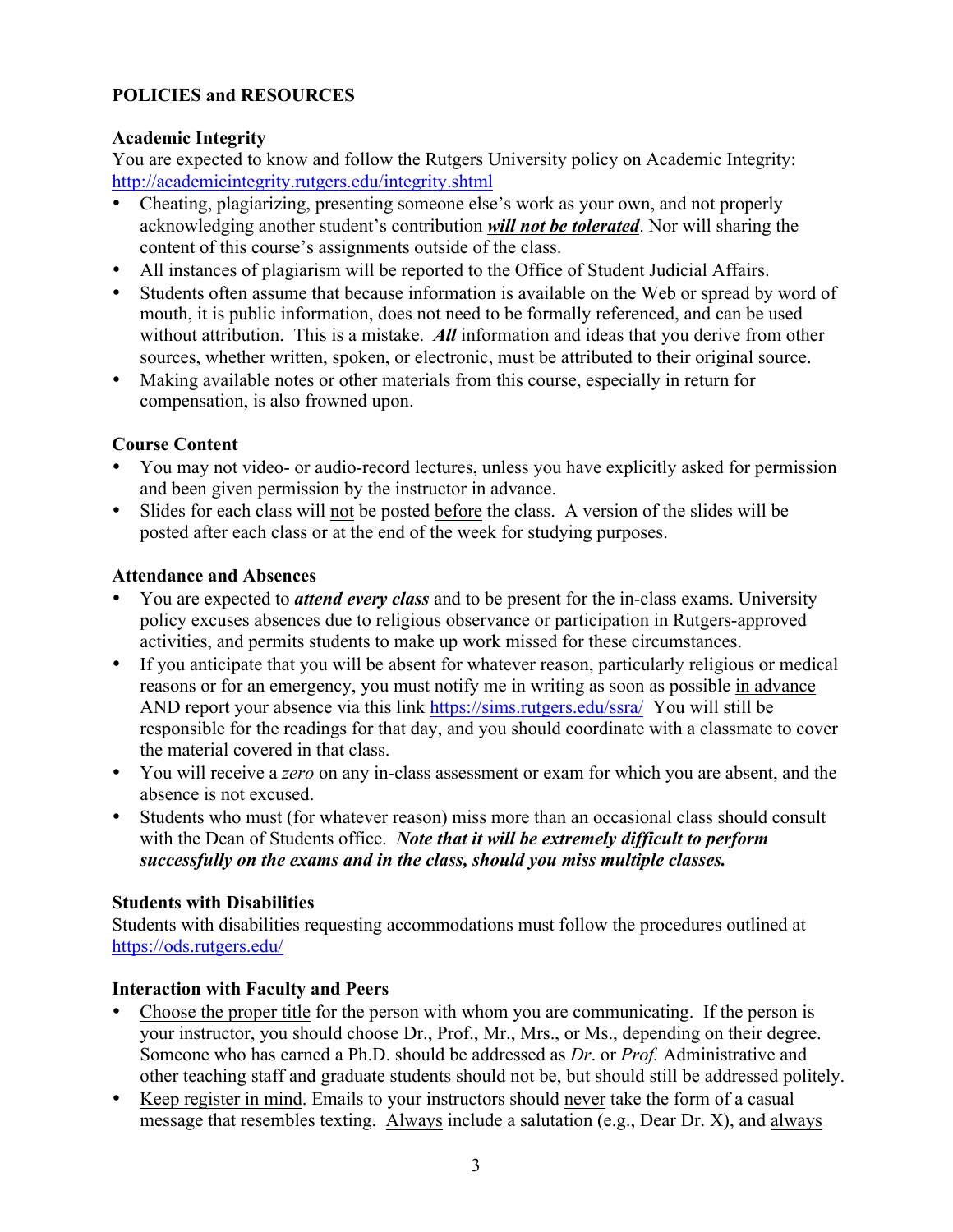sign your message along with your name (e.g., Best regards, Sincerely, Thank you, etc.). Do not include texting abbreviations in your messages.

- Be respectful. Frame your questions or requests in the most polite way possible. Do not make demands of your addressee, even if they are preceded by *please*. For example, *Please tell me why I did not get an A on my midterm exam* may still come across as abrupt and offensive, especially if this is the only content of your email. Remember the purpose of your communication: you are probably writing to resolve some issue or receive an answer to a question (quickly). If so, the best way to accomplish this is to be polite and show respect.
- Keep timing in mind. Instructors field a lot of emails each day. They may not be able to respond to your email right away, or respond to a string of emails with little questions. Send your email well in advance. If you do not receive a response within 24 hours time, then politely follow up, referencing your previous message. Do not wait until the last minute, and never send an email the morning of class, expecting a response before the start of class!
- Office hours are there for you! Attending office hours is usually the most efficient and clearest way to address any concerns or questions you have.

#### **Other resources**

**Just In Case Web App** http://codu.co/cee05e

**Counseling, ADAP & Psychiatric Services (CAPS)** www.rhscaps.rutgers.edu/

**Scarlet Listeners** www.scarletlisteners.com/

#### **Violence Prevention & Victim Assistance (VPVA)**

(www.vpva.rutgers.edu/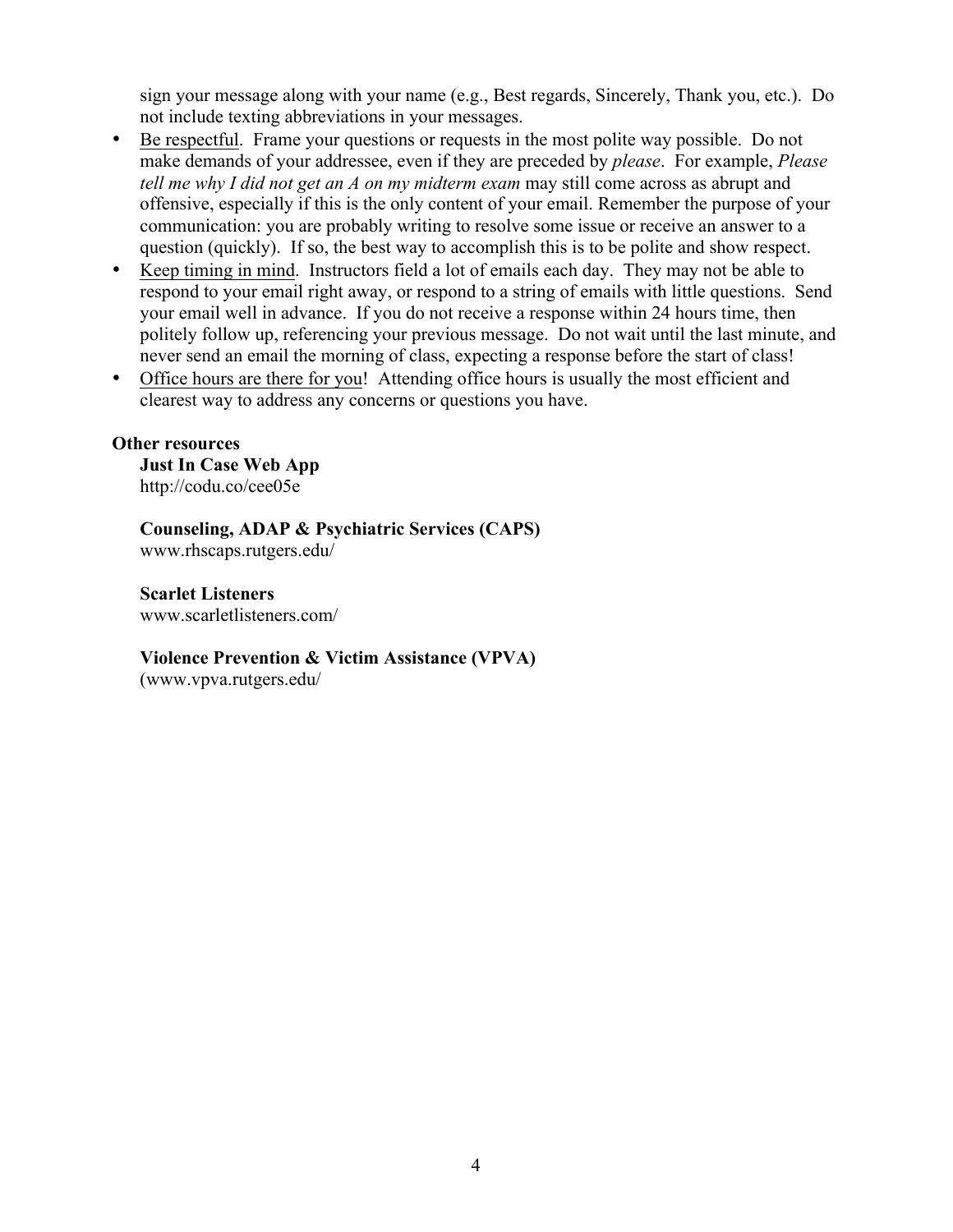| <b>SCHEDULE</b>                                                           |              |                 |                                                |  |  |  |
|---------------------------------------------------------------------------|--------------|-----------------|------------------------------------------------|--|--|--|
| HW indicates due date. HWs will become available the Thursday beforehand. |              |                 |                                                |  |  |  |
| <b>THEME</b>                                                              | <b>DAY</b>   | <b>DATE</b>     | <b>TOPIC</b>                                   |  |  |  |
| <b>INTRODUCTION</b>                                                       | <b>Thurs</b> | 1/21            | <b>What is Linguistics?</b>                    |  |  |  |
|                                                                           |              |                 | Why and How Do We Study Language?              |  |  |  |
|                                                                           |              |                 | [LF 1.0-1.3, 17.6]                             |  |  |  |
| <b>PHONETICS</b>                                                          | Mon          | 1/25            | Intro to Speech Sounds, Consonants             |  |  |  |
| Articulation, Acoustics,                                                  |              |                 | [LF $2.0 - 2.2$ ]                              |  |  |  |
| and Perception of Sound                                                   | <b>Thurs</b> | 1/28            | <b>Vowels, Suprasegmental Features</b>         |  |  |  |
|                                                                           |              |                 | [LF 2.3-2.5]                                   |  |  |  |
| <b>PHONOLOGY</b>                                                          | Mon          | 2/1             | Phonemes, Allophones, Phonological Rules,      |  |  |  |
| The Structure, Rules, and                                                 |              | HW1             | and Phonological Analysis                      |  |  |  |
| Patterns of Sound                                                         |              |                 | [LF 3.0-3.3, 3.5]                              |  |  |  |
| <b>MORPHOLOGY</b>                                                         | <b>Thurs</b> | 2/4             | <b>Word formation, Morphological Processes</b> |  |  |  |
| The Structure and                                                         |              |                 | [LF $4.0 - 4.2$ ]                              |  |  |  |
| Creation of Words                                                         | Mon          | 2/8             | Types and Structure, Morphological Analysis    |  |  |  |
|                                                                           |              | HW <sub>2</sub> | [LF 4.3-4.5]                                   |  |  |  |
|                                                                           | <b>Thurs</b> | 2/11            | <b>NO CLASS</b>                                |  |  |  |
| <b>SYNTAX</b>                                                             | Mon          | 2/15            | <b>Syntactic Properties and Categories</b>     |  |  |  |
| The Structure of Phrases                                                  |              | HW3             | [LF $5.0 - 5.2, 5.4$ ]                         |  |  |  |
| and Sentences                                                             | <b>Thurs</b> | 2/18            | Constituency, Grammars, and Ambiguity          |  |  |  |
|                                                                           |              |                 | [LF $5.3, 5.5$ ]                               |  |  |  |
| <b>SEMANTICS</b>                                                          | Mon          | 2/22            | <b>Lexical Semantics</b>                       |  |  |  |
| Lexical, Compositional,                                                   |              | HW4             | [LF $6.0-6.2$ ]                                |  |  |  |
| and Truth Conditional                                                     | Thurs        | 2/25            | <b>Compositional Semantics</b>                 |  |  |  |
| Meaning                                                                   |              |                 | [LF $6.3-6.4$ ]                                |  |  |  |
| <b>PRAGMATICS</b>                                                         | Mon          | 2/29            | Language in Context, Inferences, and Speech    |  |  |  |
| Language Usage, What is                                                   |              | HW5             | Acts                                           |  |  |  |
| Said vs. What is Meant                                                    |              |                 | [LF 7.0-7.1, 7.3-7.4]                          |  |  |  |
| <b>ANIMAL</b>                                                             | <b>Thurs</b> | 3/3             | Birds do it, bees do itor do they?             |  |  |  |
| <b>COMMUNICATION</b>                                                      |              |                 | [LF $1.4$ ]                                    |  |  |  |
| <b>SIGN LANGUAGE</b>                                                      | Mon          | 3/7             | "You're in good hands." - American Sign        |  |  |  |
| [LF $1.5, 2.7$ ]                                                          |              | HW <sub>6</sub> | Language and Beyond                            |  |  |  |
| <b>HALFWAY POINT</b>                                                      | <b>Thurs</b> | 3/10            | <b>MIDTERM EXAM</b>                            |  |  |  |